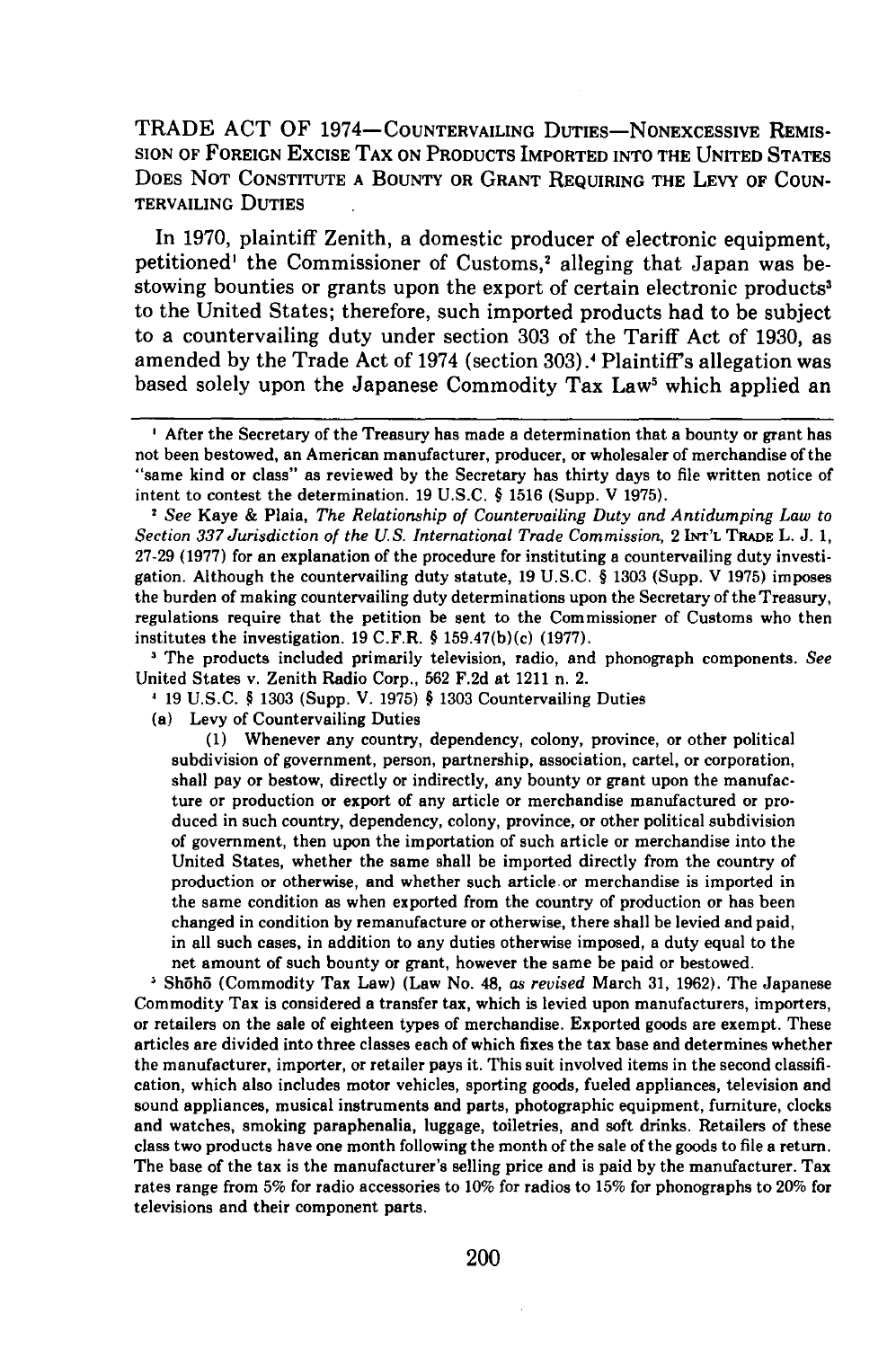excise tax on domestic, but not export, sales of electronic products.' The Commissioner of Customs, with the approval of the Assistant Secretary of the Treasury, ruled that a nonexcessive remission of excise taxes on exported merchandise did not constitute the bestowal of bounties or grants under section **303.1** Plaintiff then sought judicial review of the Commissioner's determination in the United States Customs Court.<sup>8</sup> On a motion for summary judgment, plaintiff argued as a matter of law that any remission of domestic excise taxes upon exportation conferred a bounty or grant which must be countervailed. In its cross-motion for summary judgment, defendant contended that both the legislative history and the 75 years of administrative practice<sup>9</sup> in applying section 303 required that a remission of excise taxes must be excessive before a countervailing duty could be imposed.<sup>16</sup> The three judge Customs Court<sup>11</sup> unanimously granted plaintiff's motion for summary judgment, holding that the remission of the Japanese excise tax on electronic products exported from Japan constituted a bounty or grant within the meaning of section 303 as a matter of

**I** "Remission" denotes both tax exemption and tax refund, which the CCPA found to be legally indistinct. United States v. Zenith Radio Corp., 562 F.2d at 1211 n.4 (1977).

**1** 41 Fed. Reg. 1298 (1976).

Prior to its amendment, section 303 stated that once the Secretary of the Treasury determined that a bounty or grant was being bestowed, he had no discretion but was required to impose a countervailing duty. Also, there was no time period within which the Secretary had to act. V. Mueller & Co. v. United States, 115 F.2d 354, 28 C.C.P.A. 249 (1940) and Robert E. Miller & Co. v. United States, 34 C.C.P.A. 101 (1947). Under section 303, as amended, the Secretary must make a preliminary determination within six months of the filing of a complaint and a final determination within one year from the filing of the petition. 19 U.S.C. § 1303(a)(4)(Supp. V 1975).

The Trade Act of 1974 authorized the United States Customs Court to review a negative countervailing duty determination made by the Secretary of the Treasury at the request of American manufacturers, producers, or wholesalers. Although importers have always had the right to judicial review of countervailing duty assessments imposed by the Treasury, judicial review of negative countervailing duty determinations was not sought by manufacturers, producers, or wholesalers before 1971.

In United States v. Hammond Lead, Inc., 440 F.2d 1024 (1971), *cert. denied,* 404 U.S. 1005 *reversing* Hammond Lead, Inc. v. United States, 306 F. Supp. 460 (1969) the Court held that countervailing duties are a penal exaction, which Congress did not intend for the courts to impose merely because of the protest of an American manufacturer, producer, or wholesaler. The decision was reversed in effect when Congress amended the 1974 Trade Act which authorized such petitions as the present one, the first of its kind. Also, countervailing duties are now to be considered remedial, not penal. 19 U.S.C. § 1516(d) (1974).

Actually the Treasury practice dates from 1897 and thus has continued for 80 years.

*,' See, e.g.,* T.D. 43634, 56 TREAs. **DEC. INT.** REV. 342 (1929) and T.D. 49355, 73 TREAs. DEC. **INT. REV.** 107 (1938).

**1** Under § 108 of the Customs Court Act, 28 U.S.C. § 255 (1970) a three judge panel was convened. **A** three judge trial is permissible upon the petition of any party to a civil action before the Customs Court or at the direction of the Chief Justice of that court whenever a case raises an issue of (1) the constitutionality of an Act of Congress, a proclamation of the President or an executive order, or (2) has broad or significant implications in the administration or interpretation of the customs laws. Decisions need not be unanimous.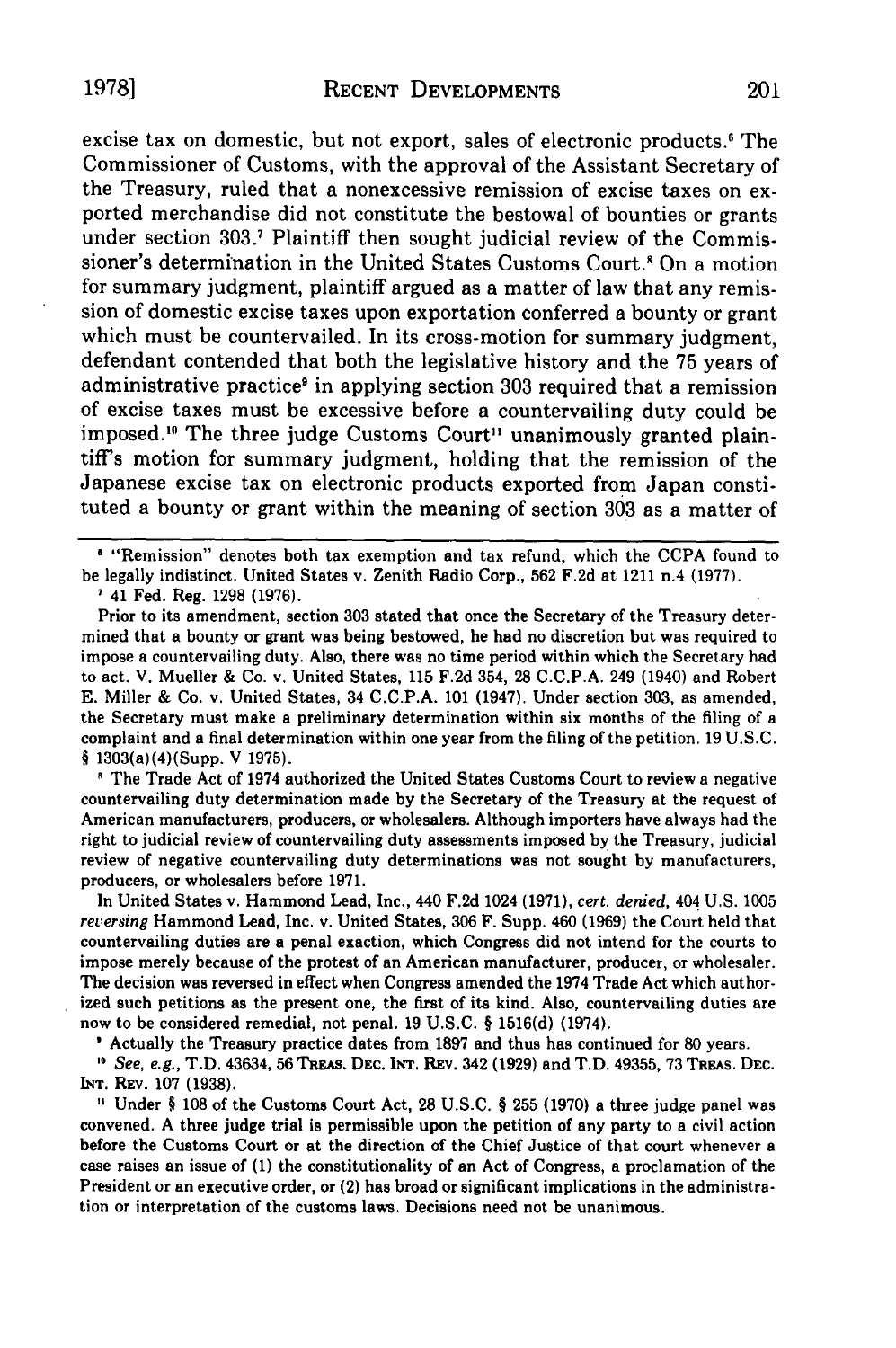law.'2 On appeal by defendant to the United States Court of Customs and Patent Appeals, in a 3-2 decision, *held,* reversed. Under section 303 a remission of Japanese domestic excise taxes on merchandise exported to the United States does not confer a bounty or grant authorizing the levy of countervailing duties upon the exporting industry. *United States v. Zenith Radio Corp.,* 562 F.2d 1209 (C.C.P.A. 1977), *cert. granted,* 46 U.S.L.W. 3511 (1978).

While the congressional<sup>13</sup> power to levy countervailing duties on imports stems from the Constitution,<sup>14</sup> this power was not exercised until the Tariff Act of **1890,'5** which provided for the imposition of such duties on sugar imports only. The Tariff Act of  $1894<sup>16</sup>$  which was also restricted to sugar imports, expressly disallowed countervailing duties where the bounty or grant conferred by the exporting nation took the form of a nonexcessive tax remission. Section 5 of the Tariff Act of 1897, the basis of the present section 303, first provided for the imposition of countervailing duties on imports other than sugar." This section, also eliminated the 1894 Act's exemption for nonexcessive tax remissions and instead mandated a countervailing duty equal to the "net amount of such bounty or grant."'8 **Al-**

**"** Zenith Radio Corp. v. United States, 430 F. Supp. 242 (1977) (both concurring justices filed separate opinions.).

**'1** Imposing customs duties is essentially a legislative act. Nonetheless it has been expressly held that the President or the Secretary of the Treasury may be deemed the agent of Congress to determine the circumstances under which duties will be imposed. Norwegian Nitrogen Products Co. v. United States, 288 U.S. 294 (1933).

**11** Congress has the power to lay and collect taxes, duties, imposts, and excises. The authority to impose duties on imports and the prohibition against duties on exports applies exclusively to foreign trade. U.S. Const. art. 1, § 8, cl. 1.

*" See* Tariff Act of 1890, 26 Stat. 583, providing for an additional duty on imported sugar from a country "which paid a higher bounty on exportation of sugar than upon unprocessed sugars with less saccharin." Spurred by increased competition from the German cane industry which was partially subsidized by that foreign government, the Congress passed the Tariff Act of 1894, 28 Stat. 521 which imposed duties upon sugar imports from any country which granted bounties to that industry.

**"** 28 Stat. 521.

**'7** 30 Stat. Section 5 of the 1897 Tariff Act provided:

whenever any country  $\ldots$  shall pay or bestow  $\ldots$  any bounty or grant upon the exportation of any article or merchandise from such country . . . and such article or merchandise is dutiable . . . there shall be levied and paid . . . an additional duty equal to the net amount of such bounty or grant **....**

*Compare* section 5 *with* 19 U.S.C. § 1303 (Supp. V 1975). The dutiable act under the 1897 legislation was the exportation itself, whereas the modern statute triggers a countervailing duty if the bounty or grant is conferred upon manufacturing or producing as well as exporting the article or merchandise.

Under the 1974 Trade Act, nondutiable imports may be subject to a countervailing duty only if there is a finding of a bounty or grant, and if there is a determination of injury. That determination of injury, however, is to be made by the International Trade Commission. 19 U.S.C. § 1303(a)(2) (Supp. V 1975). *See* Pub. L. 93-618, Title III, § 331(a), 88 Stat. 2049, and [19741 U.S. **CODE CONG.** & NEws 7186 for a discussion of the relevant legislative history.

*11 Compare* statutes at notes 15-20, *infra, with* 19 U.S.C. § 1303(1)(a), for that language. When Congress substituted the "net amount" terminology for the "nonexcessive" language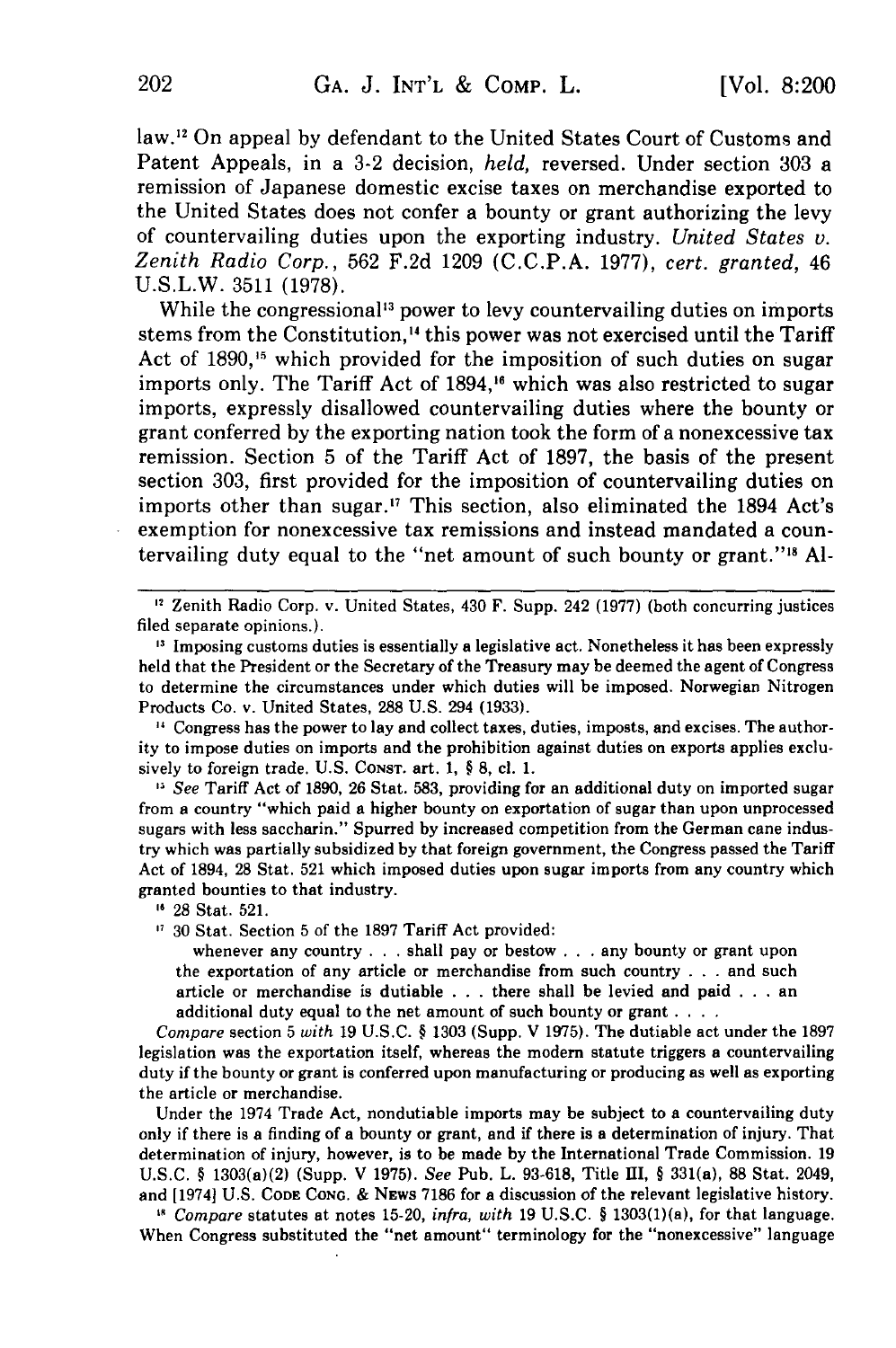though the subsequent Tariff Acts of 1909,<sup>19</sup> 1913,<sup>20</sup> 1922,<sup>21</sup> and 1930<sup>22</sup> expanded the application of countervailing duties, they retained the basic provisions of section 5 without substantial change. The purpose of the countervailing duty statute was once considered penal<sup>23</sup> in character; however, it is now essentially a remedial measure intended to protect United States industry by offsetting unfair price advantages afforded foreign exporters through government subsidies.<sup>24</sup> Thus, whenever a foreign government<sup>25</sup> has given any bounty<sup>26</sup> or grant<sup>27</sup> for goods imported into the United

of the 1894 Act, it is not known whether Congress intended for the Treasury to countervail the full amount of the bounty or grant or only continue to assess the excessive remission. In the instant case the Customs Court unanimously concluded that the Treasury practice was in error and has been in error because that court interpreted the congressional amendment to indicate disagreement with the then Treasury practice. 430 F. Supp. 242, 246 (1977). But the majority of the CCPA decided that there was nothing in the legislative history of the disputed statute to support such a proposition. 562 F.2d 1209, 1220 (1977).

**'** 36 Stat. 11. Section 6 of the 1909 Tariff Act added "province or other political subdivision of government."

**1** 38 Stat. 114. This Act allowed countervailing duties upon goods not otherwise dutiable, where a bounty or grant had been bestowed. *See* note 17 *supra.*

**21** 42 Stat. 858. This Act added manufacturing or producing as well as exporting to the acts which could trigger a countervailing duty determination. *See* note 18 *supra.*

46 Stat. 687.

*z See* note **8** *supra.*

<sup>24</sup> Downs v. United States, 187 U.S. 496 (1903); Nicholas & Co. v. United States, 249 U.S. 34 (1919); and Energetic Worsted Corp. v. United States, 224 F. Supp. 606 (1963).

" The antidumping statute, 19 U.S.C. **§** 160-171(1970 & Supp. V 1975) and the countervailing duty statute are related conceptually. On the one hand, antidumping measures are designed to protect domestic industries from a foreign company, acting privately, unfairly selling below cost in the United States market. The countervailing duty statute, on the other hand, protects domestic industry where a foreign company sells merchandise here more cheaply as a result of some form of public assistance. Feller, *Mutiny Against the Bounty: An Examination of Subsidies, Border Tax Adjustments, and the Resurgence of the Countervailing Duty Law,* 1 LAW **&** POL. INT'L Bus. 17, 33 (1969).

**"** Generally, a "grant" is more comprehensive in meaning than a "bounty," although many courts have failed to distinguish the two. United States v. Hill Bros. Co., 107 F. 107 (1901) and Nicholas & Co. v. United States, 249 U.S. 34 (1919). Bounties or grants may take many forms. Multiple exchange rate systems can result in bounties or grants. Energetic Worsted Corp. v. United States, 224 F. Supp. 606 (1963). Requiring payment in the more expensive registered reichsmarks instead of the cheaper free reichsmarks can result in a bounty or grant. F. W. Woolworth Co. v. United States, 115 F.2d 348, (C.C.P.A. 1940). Payments to silk exporters by the Italian Government to encourage that industry is a bounty. 39 Op. ATT'Y **GEN.** 261 (1939). Where Italy refunded Basic Rates Taxes on capital equipment and land mortgages, exported goods were subject to a countervailing duty. American Express Co. v. United States, 472 F.2d 1050 (1973).

In a case strikingly similar to the instant one, the CCPA in dicta stated that where an exporter is relieved from a tax on property which would otherwise be imposed in Japan, the country of origin, then no bounty or grant has been conferred. United States v. Iwai & Co., 16 C.C.P.A. 56 (1928).

**"** The "allowance" of three or five pence authorized by British revenue legislation upon each gallon of certain exported spirits was a grant within the meaning of § 4 of the Tariff Act of 1913. Nicholas & Co. v. United States, 249 U.S. 34 (1919).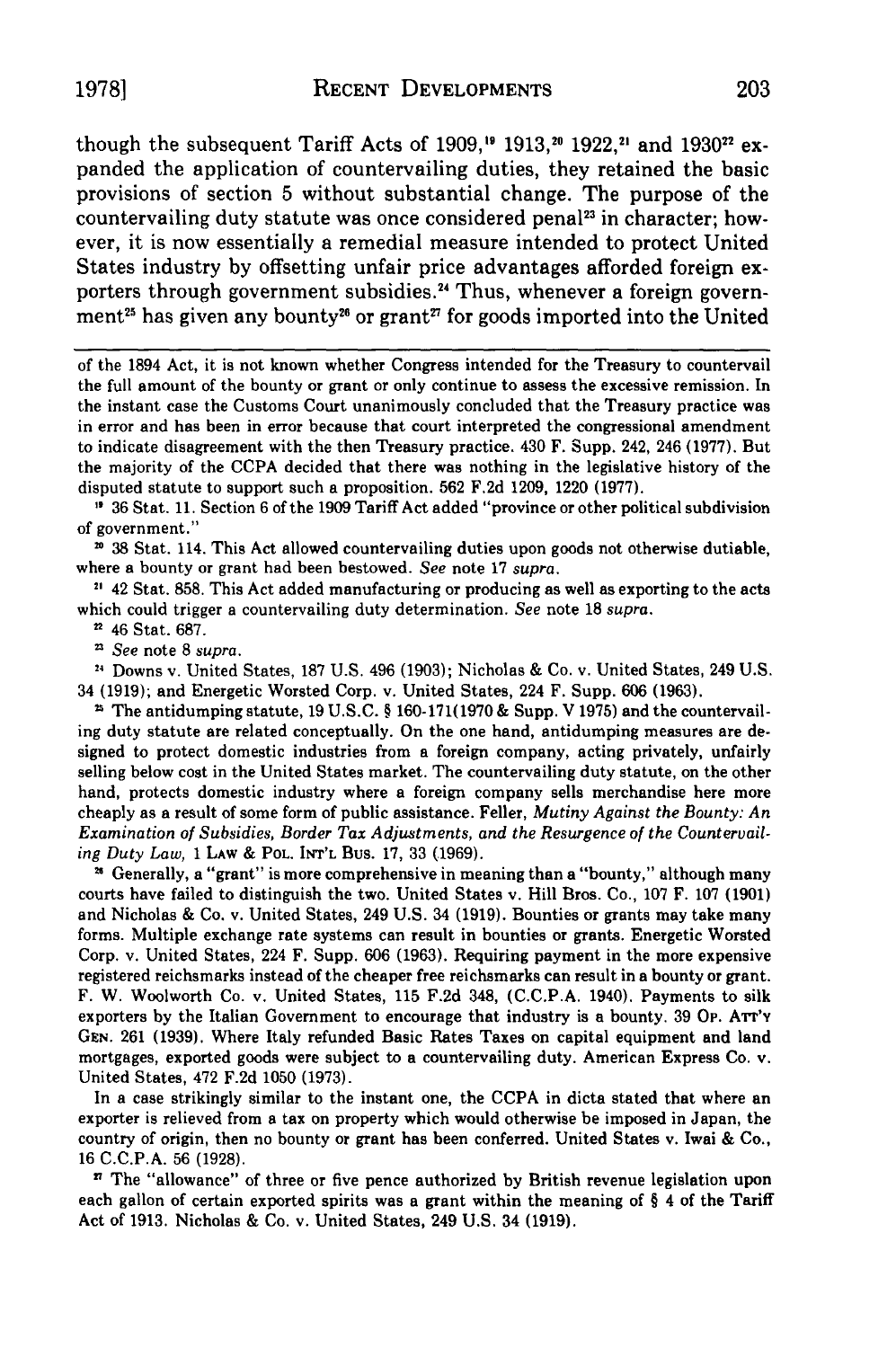States, regardless of its form or purpose,<sup>28</sup> the Secretary of the Treasury must<sup>29</sup> impose a countervailing duty equal to the "net amount of such bounty or grant."30

This 1897 legislative definition of a countervailing duty was accompanied by the administrative precedents of the Tresury Department, which have construed the mere remission of foreign excise taxes on exported goods not to be a "bounty or grant" within the meaning of the statute.<sup>3</sup> In order for a countervailing duty to be levied, a remission of a foreign excise tax must be in *excess<sup>32</sup>* of the taxes collected on the exported product.

..<br>Few judicial decisions deal with tax remissions as a "bounty or grant."<sup>33</sup> The leading case is *Downs v. United States*,<sup>34</sup> decided in 1903, which interpreted "net amount of such bounty or grant" under section 5 of the Tariff Act of 1897.<sup>35</sup> Downs dealt with a complicated<sup>36</sup> Russian Government system for controlling the production and price of sugar, through which Russian sugar exporters were relieved of paying the domestic excise tax. Not only was the tax remitted if the sugar was exported, but the exporter also received marketable certificates which were transferrable to domestic manufacturers and refiners; therefore, a domestic producer, who purchased a marketable certificate from an exporter, could sell his sugar in Russia free of the domestic tax burden, while the exporter could receive a cash benefit from the domestic seller. The *Downs'* Court held that the Russian system for controlling the price and production of sugar was an indirect "bounty or grant" under section 5.

Whether the *Downs'* holding was based upon that Court's finding that the "bounty or grant" consisted of one element-either the tax remission

z The use of the word "bonification" **by** the German Government in the remission of duties upon exportation did not change the fact that the industry was receiving a special advantage. United States v. Passavant, 169 U.S. 16 (1898).

**<sup>&</sup>quot;** American Express Co. v. United States, 472 F.2d 1050 (C.C.P.A. 1973).

**<sup>3</sup>** The decision of the Secretary of the Treasury as to the actual amount of the countervailing duty to be imposed where the circumstances require a duty is conclusive and not reviewable by the courts. Energetic Worsted Corp. v. United States, 224 F. Supp. 606 (1963); V. Mueller & Co. v. United States, 115 F.2d 354, (C.C.P.A. 1940); Franklin Sugar Refining Co. v. United States, **178** F. 747 (1910) and American Express v. United States, 472 F.2d 1050 (C.C.P.A. 1973). There is a presumption in favor of the Secretary's determination on the issue of whether or not a bounty has been conferred. V. Mueller & Co. v. United States, 115 F.2d 354, (C.C.P.A. 1940) and Franklin Sugar Refining Co. v. United States, 178 F. 743 (1910).

**<sup>3</sup> 1** Tapas. DEC. 696, T.D. 19321 **(1898);** 2 Ta&As. **DEC.** 157, T.D. 19729 (1898); 2 **TREAS.** DEC. 996, T.D. 20407 (1898); 26 TREAS. DEC. 825, T.D. 34466 (1914); 54 TREAS. DEC. 101, T.D. 42895 (1928); 56 TEA.s. DEC. 342, T.D. 43634 (1929) and 73 **TREAS.** DEC. 107, T.D. 49355 (1938).

*<sup>12</sup> See* **SENATE** COMM. **ON FiNANCE 93D CONG., 2D** SEss. **EXECUTIVE** BRANCH GATT **STUDIES,** 11-12 (Comm. Print 1974); Rosendahl, 2 LAw **&** *PoL.* **INT'L** Bus. **85 (1970).**

**<sup>3</sup>***See* notes **26-28** *supra* for examples.

**<sup>-,</sup> 187 U.S.** 496 **(1903).**

**<sup>11</sup>** "Net amount" was added in **1897.** *See* note **17 supra.**

**<sup>&#</sup>x27;** The scheme is explained fully at 4 TREAs. DEC. 405, 409-13, T.D. 22984 **(1901).**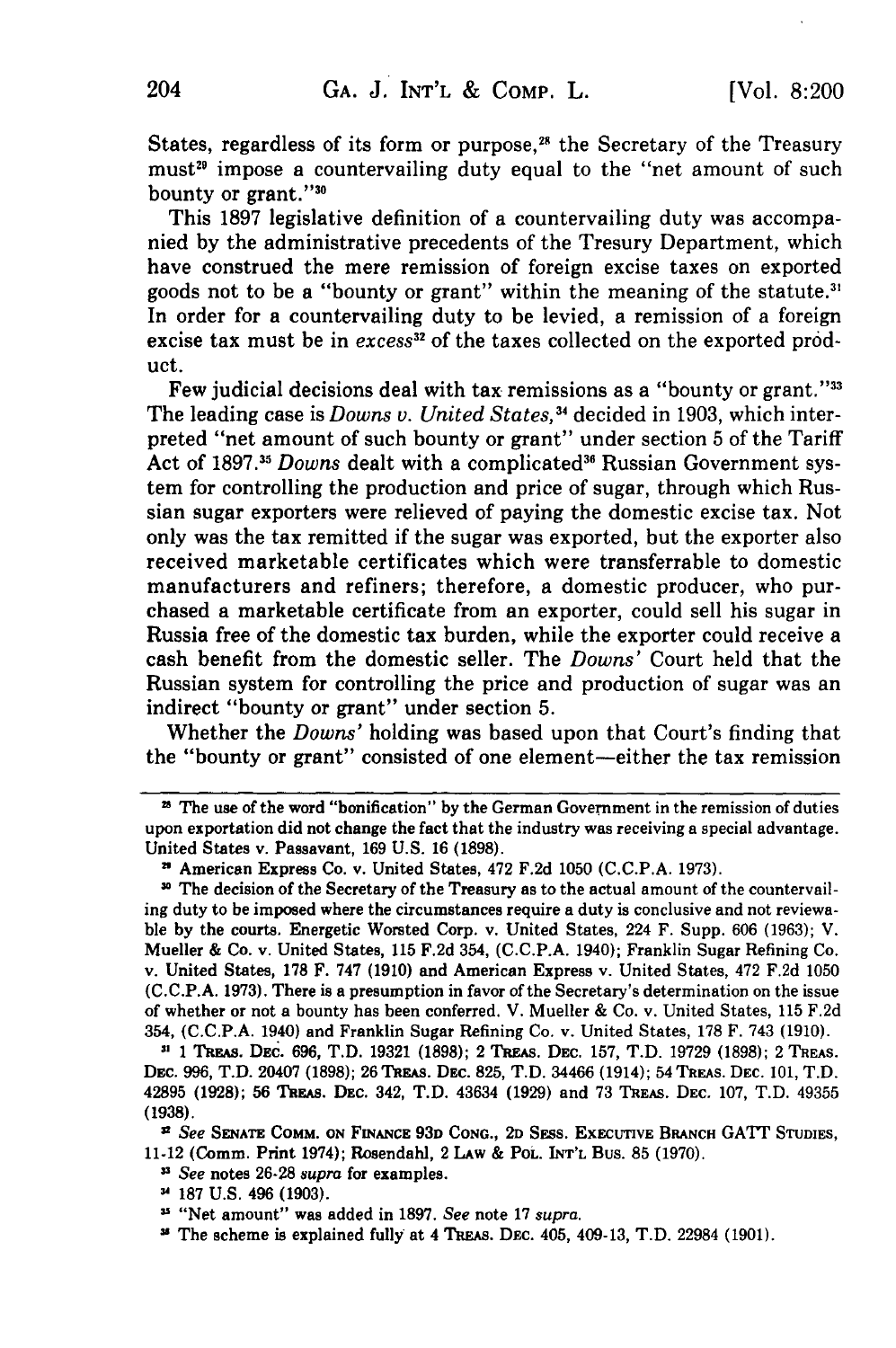or marketable certificate alone-or two elements-the tax remission together with the marketable certificate-is unclear. The Court of Customs and Patent Appeals (CCPA), found<sup>37</sup> that it was the entire scheme in Downs-the tax remission plus the marketable certificate-that conferred the "bounty or grant." Since *Downs* involved a "bounty or grant" composed of two elements whereas the instant case involved only one element-the nonexcessive tax remission-the CCPA was not bound by precedent and could decide this case as an issue of first impression.<sup>38</sup> Because the *Downs* holding consisted of broad language,<sup>39</sup> it was *obiter dicta<sup>40</sup>* which, when read in light of the facts before the *Downs* Court, did not constitute a Supreme Court holding that every nonexcessive excise tax remission constituted a "bounty or grant" as a matter of law." Even though subsequent cases had followed *Downs'* broad language,<sup>42</sup> the CCPA did not consider it to be binding authority.'<sup>3</sup>

The CCPA buttressed its interpretation of *Downs* by construing the

**562 F.2d** at 1213-14 **(1977).**

**"** As the CCPA viewed the matter, the *Downs* Court went too far when it said, "[w]hen a tax is imposed upon all sugar produced, but is remitted upon all sugar exported, then **by** whatever process or in whatever manner, or under whatever name it is disguised, it is a bounty upon exportation." **187 U.S.** at **515.** The **CCPA** held that the Customs Court erred **by** relying upon that broad language since generalities must be construed within the context of the case in which they arise. **562 F.2d** at **1213.**

As pointed out in *Downs,* there were two elements to the bounty. The remission of the excise tax alone, the first element, was insufficient to trigger the countervailing duty. But, the transferable certificate, the second element, was excessive and justified the protective duty. Although, the *Downs* Court referred to the certificate as an additional bounty, **187 U.S.** at **512-13,** it appears that the term "bounty" was used for convenience to describe the effect of any tax remission.

**,0** See Butler, *Countervailing Duties and Export Subsidization: A Re-Emerging Issue in International Trade,* **9** VA. **J. INT'L L. 82 (1968-69);** Note, *The Michelin Decision: A Possible New Direction for U.S. Countervailing Duty Law,* **6 LAW &** POL. INT'L Bus. **237** (1974) and Feller, note 24 *supra.*

To the dissent, the "double bounty" interpretation of *Downs* was fundamental to that decision and was not *obiter dictum.* Hence, the instant case could not be one of first impression. **562 F.2d** at **1223.**

*"* Since the Treasury refused to apply countervailing duties unless the remitted taxes were excessive, and since manufacturers, producers, and wholesalers could not file complaints before **1975, it** is not surprising that the Treasury's practice was unchallenged until the instant case.

**,1** Broad language unnecessary **to** the Court's decision is not to be blindly accepted as binding authority, although it has been quoted in many subsequent cases and even though the language has been described as stating the principle of the old case. Kastigar v. United States, 406 **U.S.** 441, 454-55 **(1972).**

4 **562 F.2d** at **1215.**

**19781**

**<sup>1 562</sup> F.2d** at 1213-14 **(1977).** As the Customs Court read *Downs,* the net amount of the bounty or grant was the full benefit actually conferred upon the exporters. In other words the Russian sugar exporters received two bounties or grants: the first was remission of the domestic excise tax and the second was the transferable certificate. 430 F. Supp. at 245, **252** and **260 (1977).**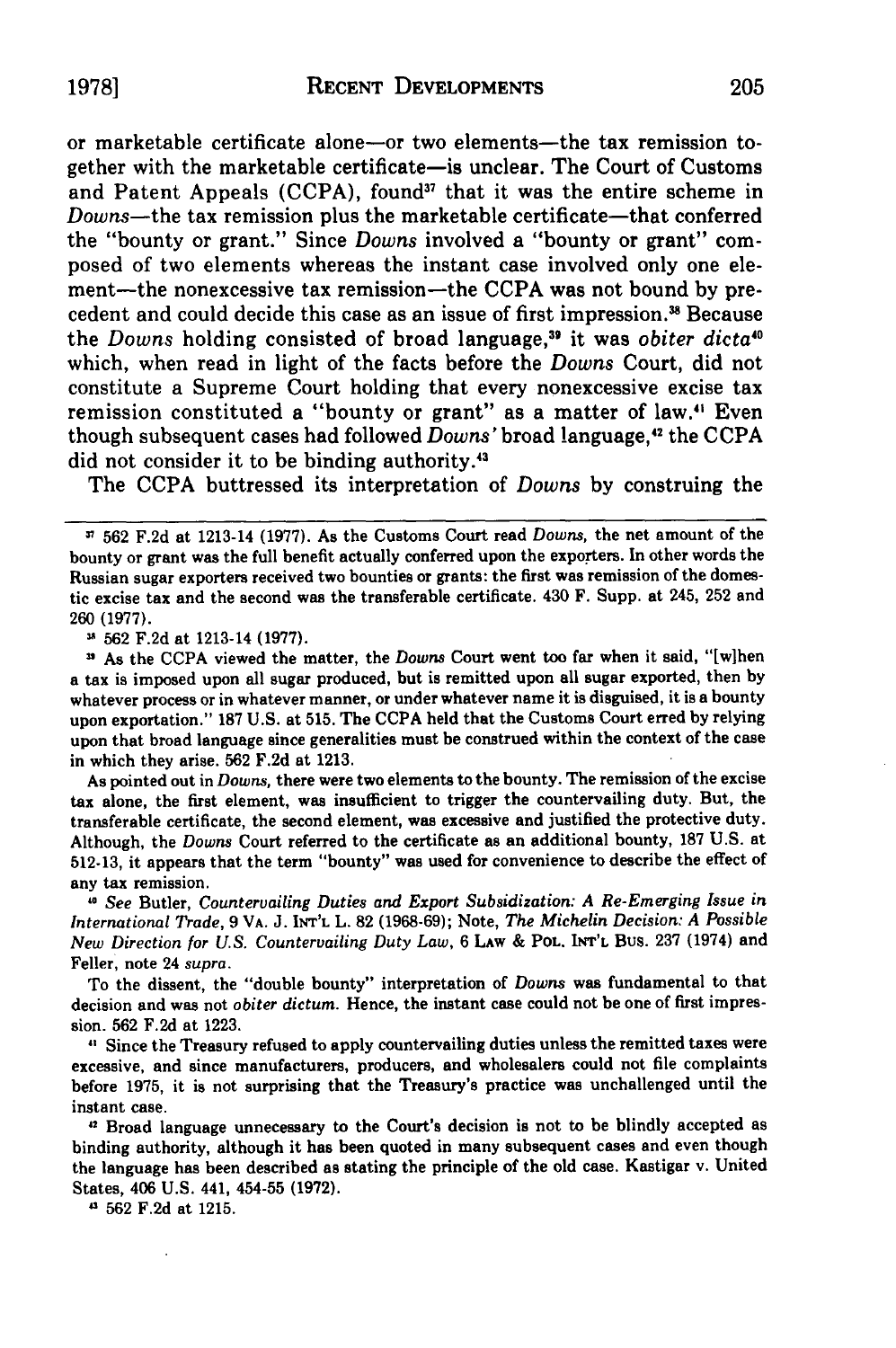statutory language in light of the legislative history" and the Treasury's administrative practice.<sup>45</sup> In construing the statutory language,<sup>46</sup> the court found that the congressional purpose<sup>47</sup> was to equalize the economic result of a foreign government's subsidy." Because the levying of countervailing duties is likely to have political and economic ramifications beyond United States borders,<sup>49</sup> Congress refused to define the terms "bounty or grant"<sup>56</sup> and "net amount."<sup>51</sup> Therefore, the statute gave the Secretary of the Treasury discretion<sup>52</sup> to decide whether to levy a counterveiling duty after the

**"** As the Customs Court viewed the legislative history of section 303, Congress had been informed of the *Downs* case at the latest **by 1908** and had "ratified" it the next year when it reenacted section 5 of the **1897** Tariff Act without substantial amendment. But it was precisely the meaning of *Downs* which was the focus of this dispute. If that court was correct in its "either/or" double bounty interpretation of that turn of the century case then it would follow that the Treasury's administrative procedure conflicted with the congressionally approved practice and would have to conform because when Congress reenacts statutory language after a judicial ruling there is a presumption that Congress approved of the decision. Furthermore, as the Customs Court viewed the situation, the Congress refused the defendant's proposed legislation during the 1950's to amend the countervailing duty law to conform to the administrative practice. The Customs Court also noted that in **1975** when the national legislature amended the Antidumping Act of **1921** to agree with the countervailing duty law, neither the House nor the Senate Committees would endorse the Treasury's enforcement of the disputed law. Again, fundamental to the lower court's logic was the correctness of its double bounty interpretation of *Downs,* a conclusion which the **CCPA** found to be unwarranted.

**11** Since **1897** the Treasury practice has been not to countervail mere remissions of foreign excise taxes. *See* notes **9** and **10** *supra.*

Nicholas **&** Co. v. United States, 249 **U.S.** 34 **(1919).**

**' 562 F.2d** at 1222.

The language of section **303** "whenever any country **...** shall pay or bestow **. .** . any bounty or grant," suggests a factual inquiry into the laws and practices of the foreign country. **If** the Secretary of the Treasury imposes a countervailing duty, the amount of the duty is not subject to judicial review. *See* note **30** *supra.* But the question of whether or not a country is paying or bestowing a bounty or grant where such a determination depends upon the construction of foreign law, is judicially reviewable. *Downs* v. United States, **187 U.S.** 496 **(1903).** Judges **Boe** and Newman in their separate concurring opinions would dismiss the international economic and political reprecussions. For example, Judge Newman said, "the proper exercise of our judicial function requires that we interpret and apply the law unrestrained **by** extra-legal considerations more appropriately addressed to legislative policy." 430 F. Supp at **250.** *See* United States v. Hammond Lead, Inc., 440 **F.2d** 1024 **(1971);** Butler, *supra* note 40, at 147-48. *See also* **JOINT ECONOMIC COMMITTEE** OF **CONGRESS, 90TH CONG.,** lST SEss. **THE FUTURE** OF **UNITED** STATES **TRADE** PoucY (Comm. Print 1967).

**11** For case law on the terms, *see* notes **26-28** *supra.*

**3'** While the Customs Court conceded that "net amount" as used **by** the 54th Congress in tariff measures preceeding the **1897** Tariff Act should have the construction suggested **by** the Treasury, measures passed **by** the 55th Congress, including the Tariff Act of **1897,** were intended to impart greater flexibility to the United States Customs Authority to counter rapidly changing foreign, particularly German, tax laws. The Tariff Act of **1897** specifically deleted the provision of the Tariff Act of 1894 which limited the application of the statute only to excessive tax remissions. **30 CONG.** REc. **316, 317, 318,** 2204, 2224. *See also* notes **15-** 22 *supra* **and accompanying text.**

<sup>52</sup> Unlike the antidumping law there is no requirement of "injury" before a countervailing

*<sup>11</sup> See* note 4 *supra.*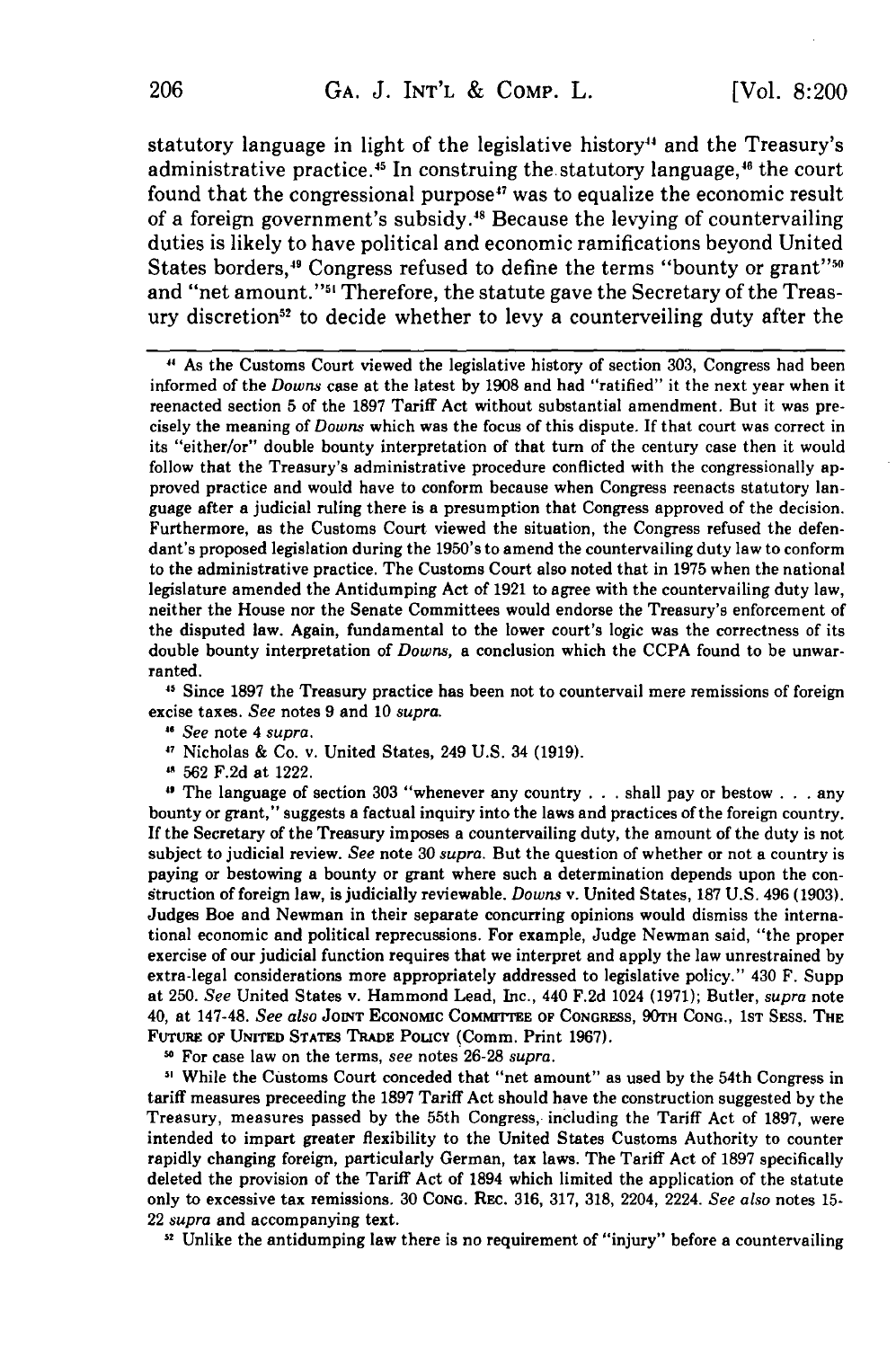domestic economic impact<sup>53</sup> of the foreign government's action had been assessed by a factual inquiry.<sup>54</sup> Because Congress assigned the Treasury this factual inquiry<sup>55</sup> and because the economic result of the remission of the Japanese Commodity Tax was not mentioned in the lower court,<sup>56</sup> the CCPA presumed that the economic result did not confer a benefit requiring that a remedial duty be imposed.57

Examining the legislative history of section 303, the CCPA found that subsequent legislation had not ratified the interpretatin of  $Downs$ ,<sup>58</sup> that a tax remission alone constituted a countervailable "bounty or grant." Even though Congress was aware of this interpretation,<sup>59</sup> it was also informed of contrary executive publications<sup>60</sup> and judicial decisions.<sup>61</sup> While

**"** The Treasury argued that Article IV (4) of Part II of GATT expressly prohibited contracting parties from levying countervailing duties against each other's products to offset export bounties which take the form of *indirect* tax remissions or exemptions. But the Customs Court dismissed that argument quoting American Express Co. v. United States, 472 F.2d 1050 (1973) that a law of Congress prevails over a trade agreement and that the United States undertook Part **II** of the GATT which includes IV (4) to the fullest extent not inconsistent with existing legislation. *Protocol of Provisional Application of the GATT,* 61 Stat. A 2051 (1947).

However, had the Japanese tax been a direct tax, such as those levied upon income or profits in contrast to an indirect tax such as an excise, sales, or turnover tax, it is conceivable that the decision might have been different. *See* Malcom and Malgrem, *Negotiating Nontariff Distortions to Trade,* 7 LAW **&** POL. **INT'L** Bus., 327, 351 (1975) and King, *Countervailing Duties-An Old Remedy With New Appeal,* 24 Bus. LAW. 1179, 1185-86 **(1969).** But many economists and the Treasury Department believe that there is no difference in effect between the two taxes. *See* Statement of John R. Petty, Assistant Secretary of the Treasury, to the Twenty-First Annual Conference of the Canadian Tax Foundation, Toronto, Canada, Nov. 20, 1968.

*See* notes 2, 13, and 49 *supra.*

*5' See* note 53 *supra.*

'7 562 F.2d at 1222-23.

The CCPA said, "An assumption that Congress had the quoted paragraph in mind, when it acted in 1909, would not warrant the further assumption that it thereby ratified a holding that excise tax remission alone is a bounty. . **.** .We shall never know whether he interpreted *Downs* as merging remission and certificate elements of the Russian scheme or whether he considered the saleable certificates alone an excessive remission." 562 F.2d at 1218.

**-"** On the issue of whether or not Congress was aware of Treasury's 80 year policy, the dissent conceded that Congress was at least aware of it for 21 years. **562** F.2d at 1232. *See* note 18, *supra,* for an appropriate response.

**" UNITED STATES** TARIFF **COMMISSION,** RECIPROCITY **AND COMMERCIAL TREATIES,** 434 **(1919).** *See* note **32** *supra.*

**11 A** review of the cited and researched cases established that the bounty or grant in each case was measured **by** an excess over the remission of the excise tax. *See* notes **26-28,31,** *supra.*

In Marion R. Gray v. United States, 70 TREAS. DEC. 811, T.D. 48679 (1936), the Customs

duty will be imposed upon otherwise dutiable imports. Feller, *supra* note 25, at 33.

<sup>&</sup>lt;sup>5</sup> Since the case was framed for summary judgment, the dissent argued that the majority's own reasoning would have compelled that the case be remanded to establish a factually reviewable record. The majority, however, presumed that the record's silence regarding the economic impact of Japan remitting its tax meant that the Secretary had already determined that there would be no deleterious effect to American industry. 562 F.2d at 1225.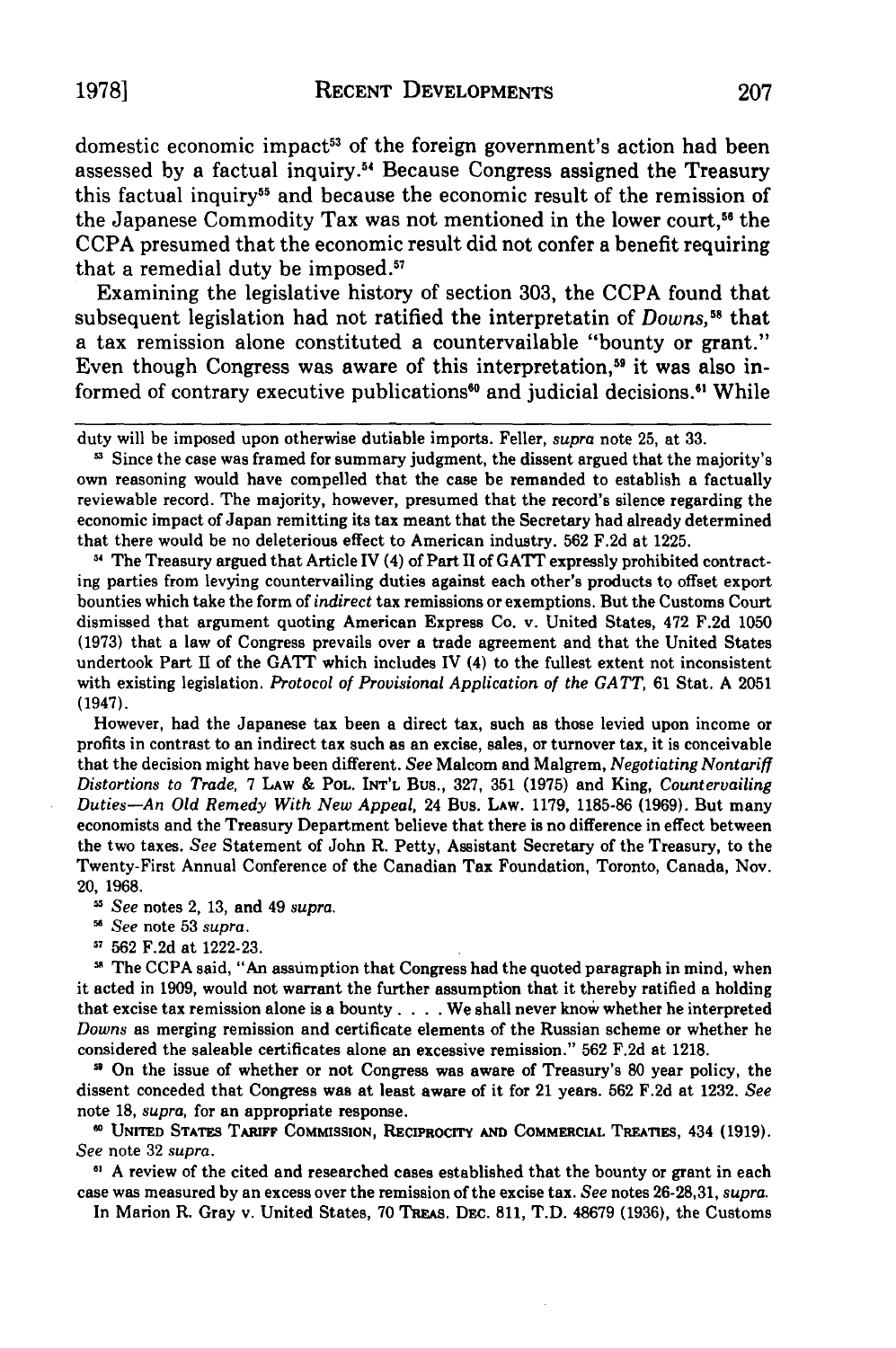Congress in the  $1950's<sup>62</sup>$  refused to enact legislation conforming section 303 to the Treasury's practice, the CCPA would not infer that "Congress would harbor in its breast a disapproval of an administrative practice for 80 years while remaining so supine or irresponsible as not to change it." $\omega$  In addition, Congress in amending the pricing system<sup> $64$ </sup> of the Antidumping Act<sup> $65$ </sup> to conform to the countervailing duty statute in the Trade Act of 1974, expressed "neither approval nor disapproval" of Treasury's practice.<sup>66</sup> The determinative test<sup>67</sup> of legislative intent was the successive reenactment of statutory language without substantial change since 1897,<sup>68</sup> despite legislative cognizance of the Treasury's long-continued, uniform practice.

The dissent disagreed with the majority on all points. First, it believed that the Treasury's determination of the economic result of the Japanese Commodity Tax was not a factual inquiry, but rather a conclusion of law, subject to appellate review. 9 Second, it interpreted *Downs* to hold that the

Court stated, "at least a part of the excess of Great Britain's drawback paid to the manufacturer constitutes a bounty or grant under section 303 of the Tariff Act." *Id.,* at 813.

*61 See Hearings on H. Res. 1535 Before the House Comm. on Ways and Means,* 82d Cong., 1st Sess., 2, 79 (1951) and *Hearings on H. Res. 5505 Before the Senate Comm. on Finance,* 82d Cong., 2d Sess. 115, 124-25 (1952).

**1** 430 F. Supp. at 254. Quoting Judge Newman, the dissent viewed congressional inaction to mean that Congress was satisfied with the way that it had earlier written the statute and with the way that the Supreme Court had so construed the law. 562 F.2d at 1232.

**"** The amendment to the Antidumping Act provided that in determining the "purchase price" of imports the following shall be added to the importer's price:

(a) the amount of any taxes imposed in the country of exportation *directly* upon the exported merchandise or components thereof, which have been rebated, or which have not been collected, by reason of the exportation of the merchandise to the United States...; and

(b) plus the amount of any taxes rebated or not collected, by reason of the exportation of the merchandise to the United States, *which rebate or noncollection has* been determined by the Secretary to be a *bounty or grant within the meaning* of section *303 of the Tariff Act of 1930.* (Emphasis added) P.L. 93-618, § 321(b), 88 Stat. 2045 (amending 19 U.S.C. § 162 (1970)).

19 U.S.C. § 203. "It should be kept in mind that the Countervailing Duty Law and the Antidumping Statute are opposite sides of the same coin. The former deals with subsidized imports entering this country; the latter deals with imports being sold at less than fair value in this country," King, *supra,* note 54 at 1181.

**"** "However, your committee, in recommending this amendment does not express approval or disapproval of the standard employed by the Treasury Department in administering the countervailing duty law **.... "** HousE WAYS **AND** MEANS COMMITTEE, H. REP. No. 571, 93d Cong., 1st Sess. 69 (1973) and "However, the Committee in recommending this amendment does not express approval or disapproval of that **. .** . Treasury practice." **SENATE FINANCE** CoMmdlrrrzE S. **REP.** No. 1298, 93d Cong., 2d Sess. 172 (1974), *reprinted in* [1974] U.S. **CODE CONG.** & **AD.** NEws 7186, 7309. "The effect of the Committees' mutually contradictory... statements did not disturb the status quo with respect to the administrative practice on countervailing duties." 562 F.2d at 1221-22.

**61** "A long continued administrative practice, if not contrary to or inconsistent with law is entitled to great weight." 562 F.2d at 1219.

*6 See* notes 17-22 *supra.*

**0** 562 F.2d at 1223.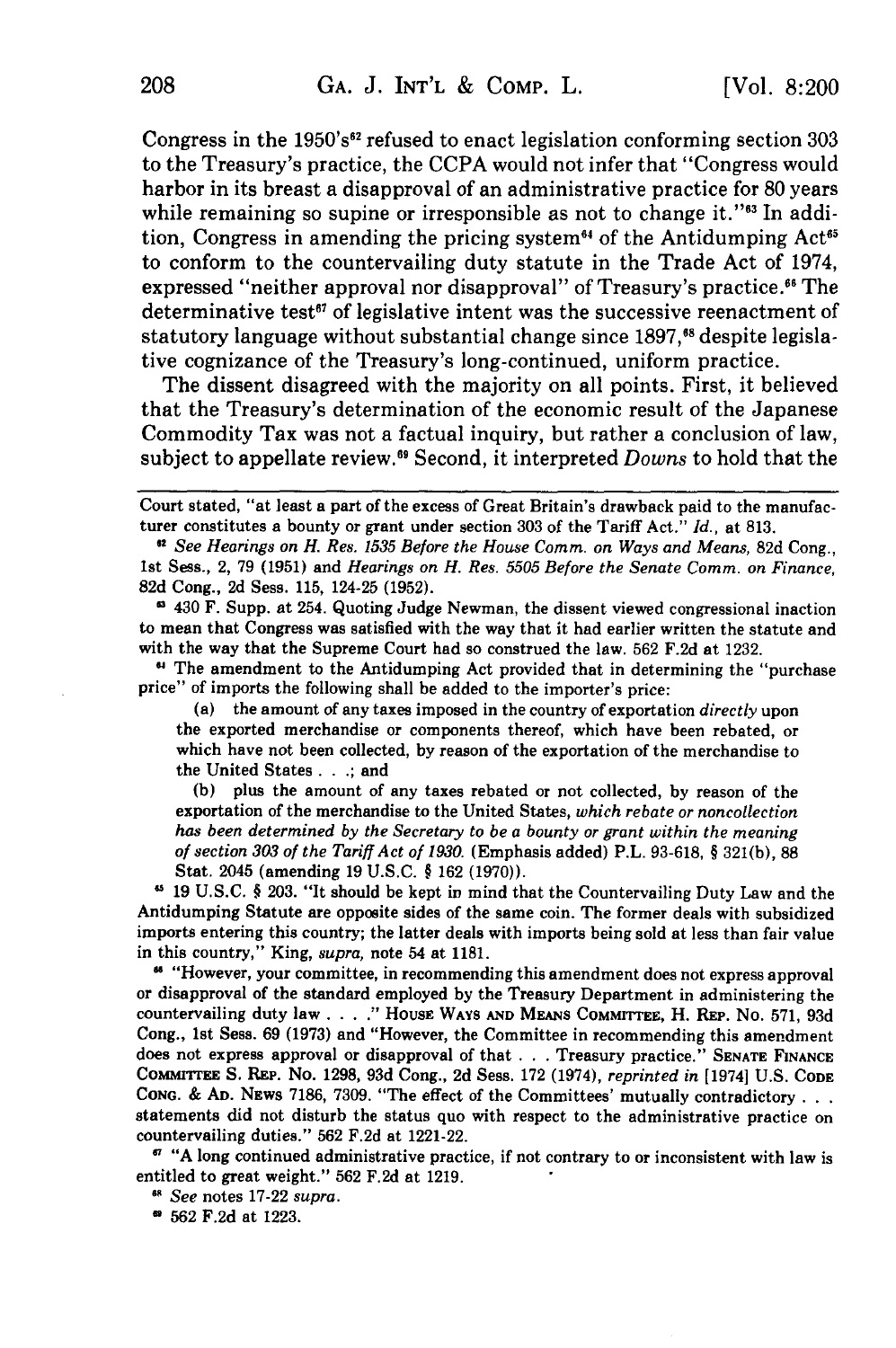single element of remission of a nonexcessive excise tax was sufficient to constitute a "bounty or grant;" thus, in the instant case, *Downs* was binding precedent upon which the CCPA must rely."0 Third, it found that even though the Treasury's administrative practice was long continued and uniform, it must yield to a judicial interpretation whenever a conflict occured.71 Finally, the dissent questioned congressional acquiescence in the Treasury's administrative practice, especially in light of the 1974 Trade Act's provision authorizing judicial review of the Treasury's determination that a "bounty or grant" had not been conferred on foreign products."

Under section 303, the United States indicated its intention to protect domestic industry from the threat of unfair foreign competition through government subsidies. A tension exists, however, between the policy of protecting American industry, which, if excessive, could provoke retaliation abroad, $73$  and the policy of encouraging competition and free trade among nations.

The 1974 Trade Act authorized American producers, manufacturers, and wholesalers, for the first time,<sup>74</sup> to seek judicial review of negative countervailing duty determinations. Therefore, domestic industries threatened by international competition<sup>75</sup> could, in addition to requesting protective measures from Congress or the President, institute "self-help" by filing a court action."'

**'3** Nonetheless, since the Customs Court's decision in April, 1977 imposing countervailing duties upon mere remission of foreign excise taxes, there has been widespread concern that if the decision were upheld an international trade war would ensue. Rowe, *Retaliatory Tax by U.S. on Imports* Ruled *Unneeded,* Wash. Post, July 29, 1977, at 1, col. 3. Not only Japan, but most of the United State's European trading partners also impose a value added tax on goods sold in the domestic market but remit the tax upon export. Farnsworth, *TV Sets from Japan Escape Special Tax,* N.Y. Times, July 29, 1977, at 1, col. 4. In fact, the General Agreement on Tariffs and Trade (GATT) specifically authorizes remission under those circumstances. The Japanese Government and the European Community had told the United States to expect retaliatory action if the United States courts upheld plaintiff's complaint on appeal. *Penalty Tax Against Japanese Goods Rejected,* Wall St. J., July 29, 1977, at 3, col. 1.

*7, See* note 8 *supra.*

**"** One analysis of Zenith Radio Corporation's business problems concluded that it was not so much foreign competition but mismanagement which prompted its troubles. In fact, this analysis claims that even had Zenith prevailed or if other protectionist measures had been instituted, those actions would only have slightly benefitted Zenith. Ingrassia, *Home Grown Woes, Zenith's Own Actions As Well As Imports Prompted Its Troubles,* Wall St. J., Oct. 25, 1977, at 1, col. 6.

**11** In fact, that is exactly what United States Steel Corporation has done. United States Steel recently filed suit in the Customs Court asking the court to declare that as a matter of law when the European Community rebated its value added tax on steel exports to the United States, it had conferred a bounty or grant equal to the amount of the Value Added Tax (more than \$2 billion), which must be countervailed. Rowe, *supra* note 73.

**<sup>70</sup>**562 F.2d at 1226-27.

**<sup>&#</sup>x27;** 562 F.2d at 1231.

**<sup>7</sup>** 562 F.2d at 1231-35.